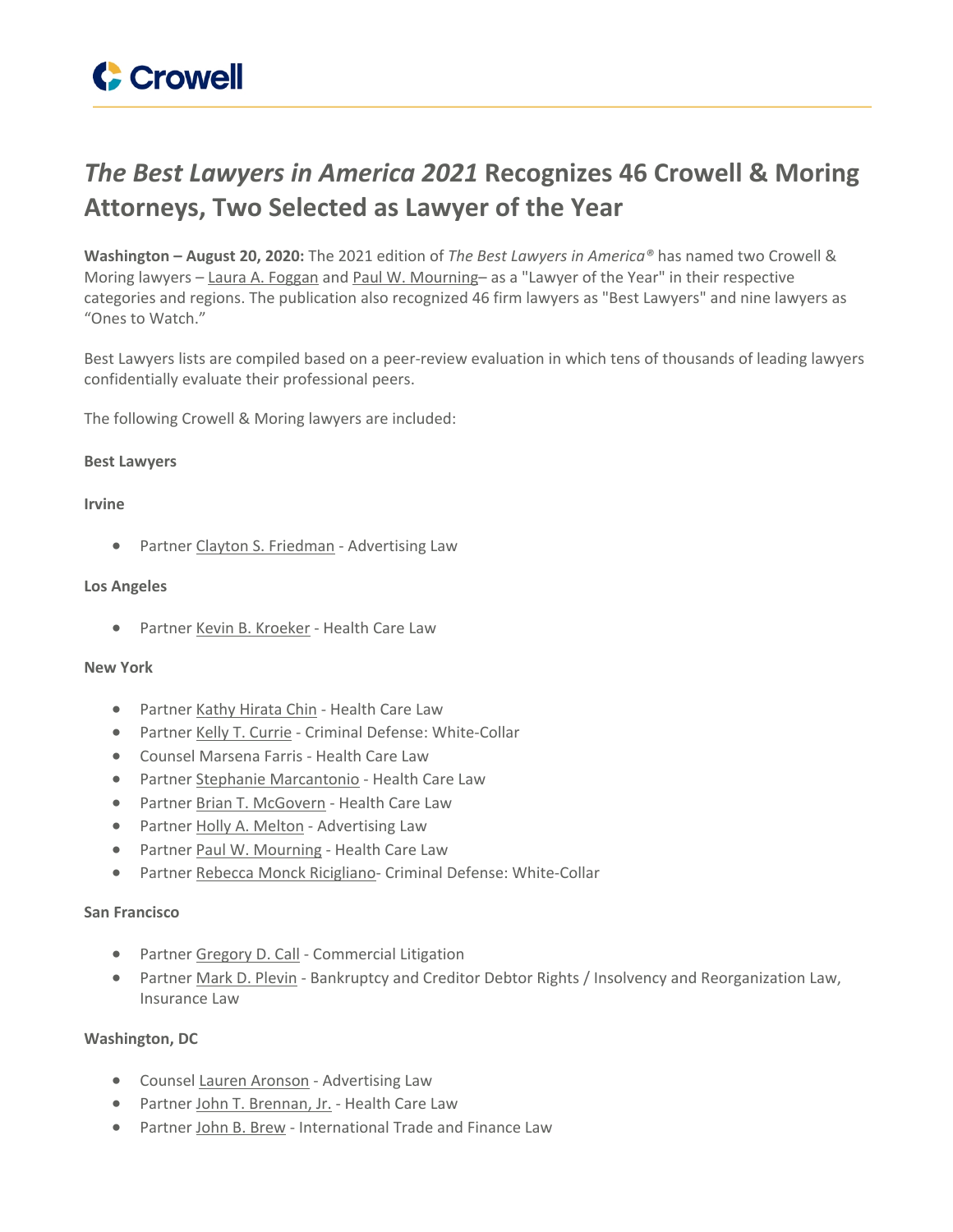

- Partner [Christopher](https://www.crowell.com/professionals/christopher-cole) A. Cole Advertising Law
- Senior counsel John D. Conner, Jr. Environmental Law
- Partner Larry F. [Eisenstat](https://www.crowell.com/professionals/larry-eisenstat) Energy Law
- Partner Clifton S. [Elgarten](https://www.crowell.com/professionals/Clifton-Elgarten) Insurance Law
- Partner [David](https://www.crowell.com/professionals/David-Ervin) J. Ervin Advertising Law
- Partner [Cheryl](https://www.crowell.com/professionals/cheryl-falvey) A. Falvey Advertising Law
- Partner [Christopher](https://www.crowell.com/professionals/Christopher-Flynn) Flynn Health Care Law
- Partner Laura A. [Foggan](https://www.crowell.com/professionals/Laura-Foggan) Insurance Law and Litigation Insurance
- Partner Kent A. [Gardiner](https://www.crowell.com/professionals/Kent-Gardiner) Antitrust Law, Mass Tort Litigation / Class Actions Defendants
- Partner Alexis J. [Gilman](https://www.crowell.com/professionals/Alexis-Gilman) Antitrust Law
- Partner Eileen M. [Gleimer](https://www.crowell.com/professionals/Eileen-Gleimer) Equipment Finance Law
- Partner Alan W. H. [Gourley](https://www.crowell.com/professionals/Alan-Gourley) International Arbitration Governmental
- Partner [Peter](https://www.crowell.com/professionals/Peter-Gray) L. Gray Environmental Law, Litigation Environmental
- Partner Thomas A. [Hanusik](https://www.crowell.com/professionals/Thomas-Hanusik) Criminal Defense: White-Collar, Litigation Securities, Securities Regulation
- Partner Harold J. Heltzer Litigation and Controversy Tax, Tax Law
- Partner Clifford B. [Hendler](https://www.crowell.com/professionals/Clifford-Hendler) Insurance Law
- Partner Philip T. [Inglima](https://www.crowell.com/professionals/Philip-Inglima) Criminal Defense: White-Collar, Securities Regulation
- Partner Shawn R. [Johnson](https://www.crowell.com/professionals/Shawn-Johnson) Antitrust Law
- Senior counsel W. [Stanfield](https://www.crowell.com/professionals/W-Stanfield-Johnson) Johnson Administrative / Regulatory Law
- Partner [Elliott](https://www.crowell.com/professionals/Elliott-Laws) P. Laws Environmental Law
- Partner Thomas A. [Lorenzen](https://www.crowell.com/professionals/Thomas-Lorenzen) Litigation Environmental
- Partner R. Timothy [McCrum](https://www.crowell.com/professionals/R-Timothy-McCrum) Mining Law, Natural Resources Law
- Partner Stuart H. [Newberger](https://www.crowell.com/professionals/Stuart-Newberger) Commercial Litigation, Mediation
- Partner Teresa [Stanek](https://www.crowell.com/Professionals/terry-rea) Rea Biotechnology and Life Sciences Practice
- Partner Wm. [Randolph](https://www.crowell.com/professionals/Wm-Randolph-Smith) Smith Antitrust Law
- Partner Jeffrey L. [Snyder](https://www.crowell.com/professionals/Jeffrey-Snyder) International Trade and Finance Law
- Senior counsel John I. Stewart, Jr. Technology Law
- Partner Jeane A. [Thomas](https://www.crowell.com/professionals/Jeane-Thomas) Antitrust Law
- Partner Jennifer N. Waters Energy Law
- Partner Scott L. [Winkelman](https://www.crowell.com/professionals/Scott-Winkelman) Product Liability Litigation Defendants
- Partner [Clifford](https://www.crowell.com/professionals/Clifford-Zatz) J. Zatz Mass Tort Litigation / Class Actions Defendants

## **Best Lawyers "Ones to Watch"**

## **Los Angeles**

Counsel Raija [Horstman](https://www.crowell.com/professionals/Raija-Horstman) - Commercial Litigation

## **New York**

- Associate Robert B. [Kornweiss](https://www.crowell.com/professionals/Robert-Kornweiss) Commercial Litigation
- Associate Michael A. Sabino Insurance Law
- Associate Lisa Nicole [Umans](https://www.crowell.com/Professionals/Lisa-Umans) Commercial Litigation